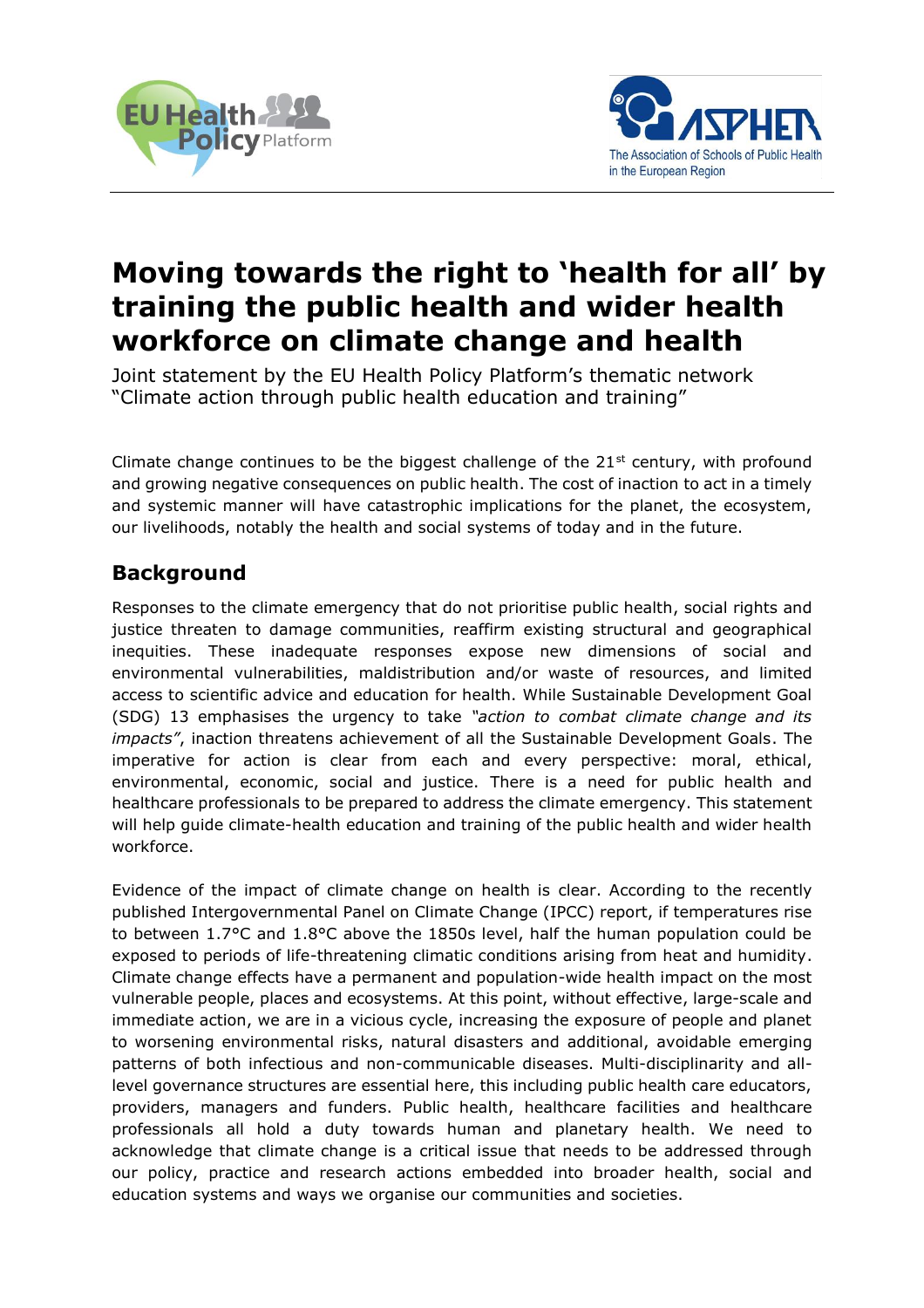As frontline connectors to the general population, public health professionals recognise that their current approaches to improve health have not taken due account the significant pressures that the health sector places on the environment, particularly their carbon footprint and waste management. The very sector responsible for keeping us healthy is itself a major contributor to the problem. Carbon footprint assessments of the health system from across the globe are equivalent to 4.4% of global net emissions.<sup>1</sup> This takes account of the direct and indirect contributions of energy consumption, transport, product manufacture, use, and disposal. If the health care sector were a country, it would be fifth leading in global emissions. Climate advocates, including public health and healthcare professionals, who hold powerful voices, have called for the health sector to take responsibility for its climate footprint. Climate-health actions must respond to the growing climate emergency beyond simply preventing and treating diseases, but also through reshaping policy and practice in primary, secondary and tertiary prevention of further climate change effects, and financially rewarding sustainability-enhancing actions.

The COVID-19 pandemic illustrated the importance of effective public health actions that have played a role at every level of the pandemic response and recovery. Multidisciplinary leadership has become the future of public health and wider health workforce. This includes raising awareness, educating individuals and populations, policy design and advocacy, and research with and on behalf of citizens and communities. These same tools and approaches need to be utilised to address the climate emergency. COVID-19 has forced the world to a deeper understanding that significant change at all levels is needed to build a climate-smart health system. Public health actions need to complement other multilateral climate efforts, aiming to anticipate, avoid, or minimise harm, wherever it may emerge.

Public health and healthcare professionals must take ownership of their role to increase their accountability regarding their contribution to the climate crisis and reflect the needs of the planet in the way that they serve the people going forward. Public health and healthcare professionals require core training and continuous professional development to improve their understanding of the linkages between climate and health and to make it a priority in their work. Successful integration of the climate conversation in the education and practice of the public health and wider healthcare workforce training must be comprehensive. It should include ways that impact can be monitored and measured, while providing tools that focus on building trust, enabling empowerment of communities whose risk of harm from climate change has been inadequately recognised and addressed, and developing sustainable and additional ways of working in partnership. Effective, climatesmart partnerships with local citizens and communities should reduce the burden of treatment of avoidable disease as well as the adverse effects of climate change. These are measurable benefits. The curricula for undergraduate and postgraduate programmes and continuous professional development must be updated. Planetary health and one health concepts are currently not central to public health education; this is creating an unprepared workforce. Education that improves climate-health literacy helps build consensus and becomes the foundation for the acquisition of the expertise required to contribute to the solution of climate problems, build understanding of the gravity of the twin crises of climate and health, the urgency of the threat, awareness about what can be done and the skills to work with others to take the first steps.

<sup>&</sup>lt;sup>1</sup> Health Care Without Harm (2019)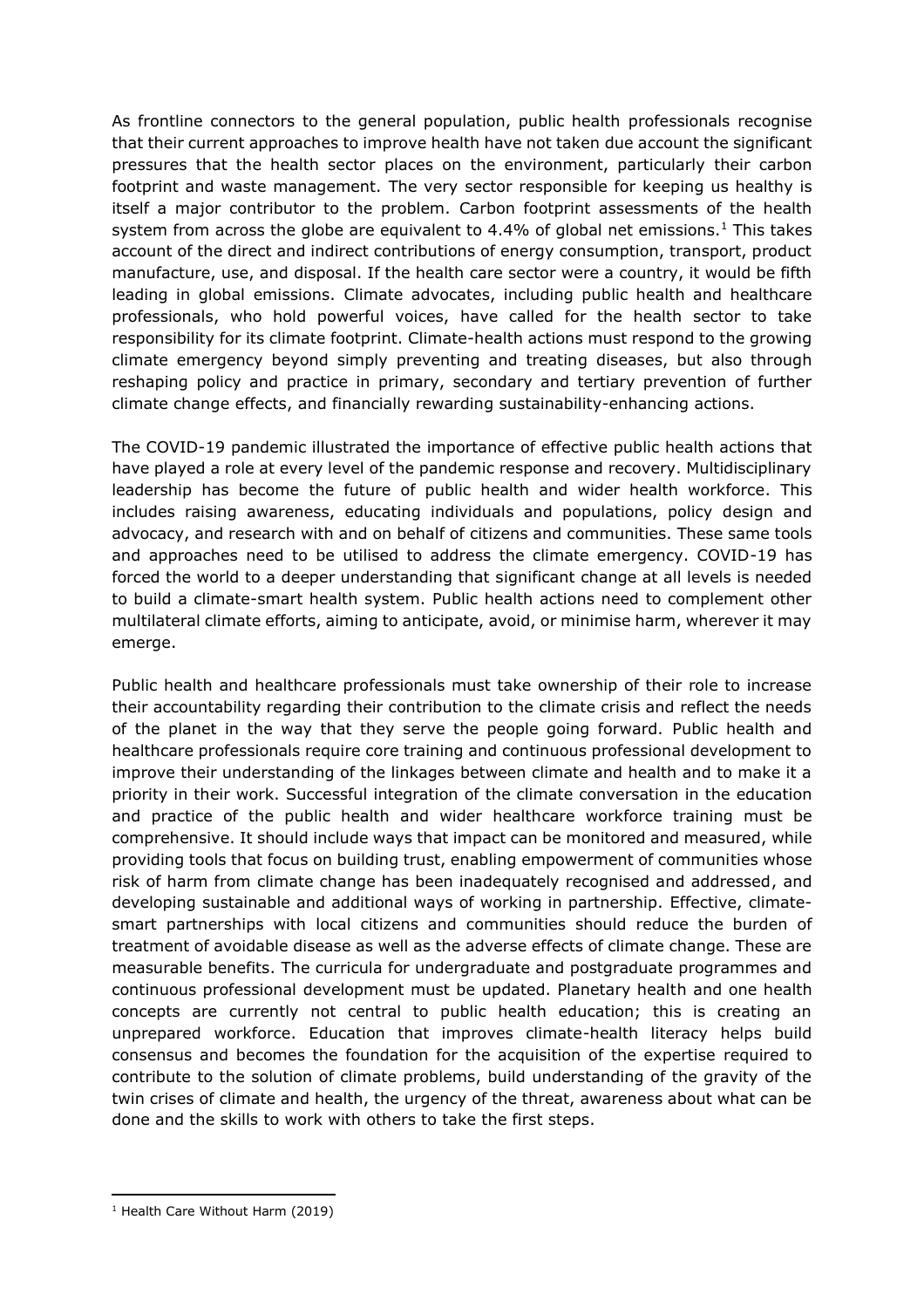## **Call for Action**

As part of the thematic network "Climate action through public health education and training" under the EU Health Policy Platform, we urge climate change, education, and public health leaders from European institutions and Member States, public health and healthcare schools, education decision makers, public health and healthcare professional organisations, and civil societies to bring climate change and health concerns to the forefront of the debates.

We call for strong, tangible measures and concrete actions by:

- 1. Acknowledging and disseminating the central role that a respectful relationship with the natural environment has on human physical, mental, spiritual, and social health and wellbeing.
- 2. Recognising the negative impacts of climate change on human health, and highlighting the co-benefits of climate change mitigation and adaptation actions to human health, such as active travel and affordable plant-based diets.
- 3. Supporting the evolving understanding of the relationship between climate change and mental health for people, and professionals, increasing exposure to high quality nature-based solutions such as green and blue spaces for all, and investing in empowering communities to sustain action to prevent and mitigate further climate change.
- 4. Intensifying the investment in interdisciplinary education and training for public health and healthcare professionals in existing curricula and including them into EU legislation for public health and healthcare professionals' education requirements to facilitate intersectoral action.
- 5. Building climate resilience, climate-health literacy and political literacy to enable public health and healthcare professionals to gain a deeper understanding of the changes that need to be implemented, and how to communicate the direct and indirect environmental impact of our health system, institutions and daily lives.
- 6. Including concepts such as One Health and Planetary Health in the development of public health and healthcare professionals' education frameworks in undergraduate, postgraduate and continuous professional development, recognising the ongoing contribution of experts and people with lived experience in these areas.
- 7. Providing voices for climate change education and response from among those communities who currently suffer the effects including generational inequalities and who will be most harmed by an inadequate public health response. Considerations include the development of robust mentorship structures, intentional recruitment, prioritisation of co-designing and co-development of climate-health actions for a unified approach.
- 8. Building trust across disciplines with those with wider public health responsibilities by focusing on anticipating and preventing adverse health effects derived from climate change on populations and ecosystems.
- 9. Promoting and implementing sustainable research and innovation in the EU's research-focused programmes such as Horizon Europe that emphasises preventing and minimising the impact of climate change on the health and safety of minoritised, excluded and remote populations, anchored in wider public health objectives.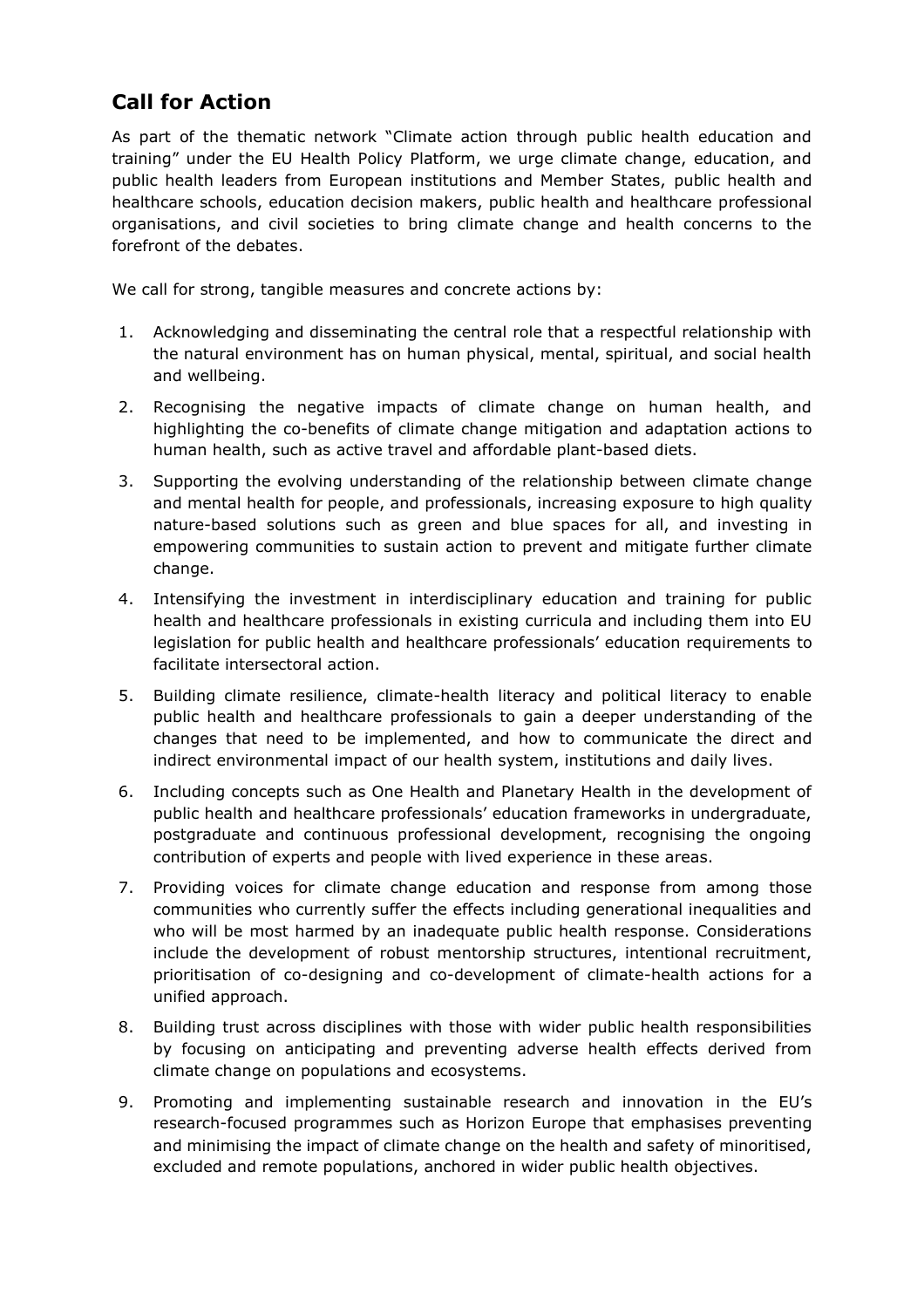- 10. Promoting management of the health system within a transdisciplinary ecological approach, creating the conditions for making decisions informed by equity, ethics and collective rights, with a focus that minimises carbon emissions.
- 11. Recognising and enabling public health and healthcare professionals as essential partners and leaders in decision-making on mitigation and adaptation actions but also on climate change and disaster risk reduction and management at the local, regional, national and international levels.
- 12. Developing future public health goals, targets and indicators, that support the design and monitoring of strategic frameworks that produce mitigation programmes that lead to improvements in overall environmental health and health equity.
- 13. Supporting international agencies to synergise existing EU climate-health processes, policies, strategies and initiatives to develop a multi-level public health action framework to be applied in all world regions, including collecting and publishing the data that helps measure progress and consolidate implementation and monitoring of effective actions on adaptation and mitigation to shape climate policy.

*Please contact Rana at [rana.orhan@aspher.org](mailto:rana.orhan@aspher.org) or Tara at [tara.chen@aspher.org](mailto:tara.chen@aspher.org) for more information regarding this statement.*

#### *This statement is endorsed by the following organisations:*

The Association of Schools of Public Health in the European Region (ASPHER), leader of the thematic network "Climate action through public health education and training".



*Organisatons marked in bold: Individuals from these organisations actively contributed to the writing of the joint statement.*

### **Global level organisations**

| Cochrane                       | Global Consortium on Climate<br>and Health Education (GCCHE)                 | Global Network for Academic<br>Public Health (GNAPH)           |
|--------------------------------|------------------------------------------------------------------------------|----------------------------------------------------------------|
|                                | <b>COLUMBIA</b>                                                              |                                                                |
| <b>(b)</b> Cochrane            | <b>MAILMAN SCHOOL</b><br>OF PUBLIC HEALTH                                    | <b>GLOBAL NETWORK</b>                                          |
|                                | <b>GLOBAL CONSORTIUM</b><br><b>ON CLIMATE AND</b><br><b>HEALTH EDUCATION</b> | FOR ACADEMIC PUBLIC HEALTH                                     |
| Global Health Literacy Academy | <b>INCHES</b>                                                                | <b>International Primary Care</b><br>Respiratory Group (IPCRG) |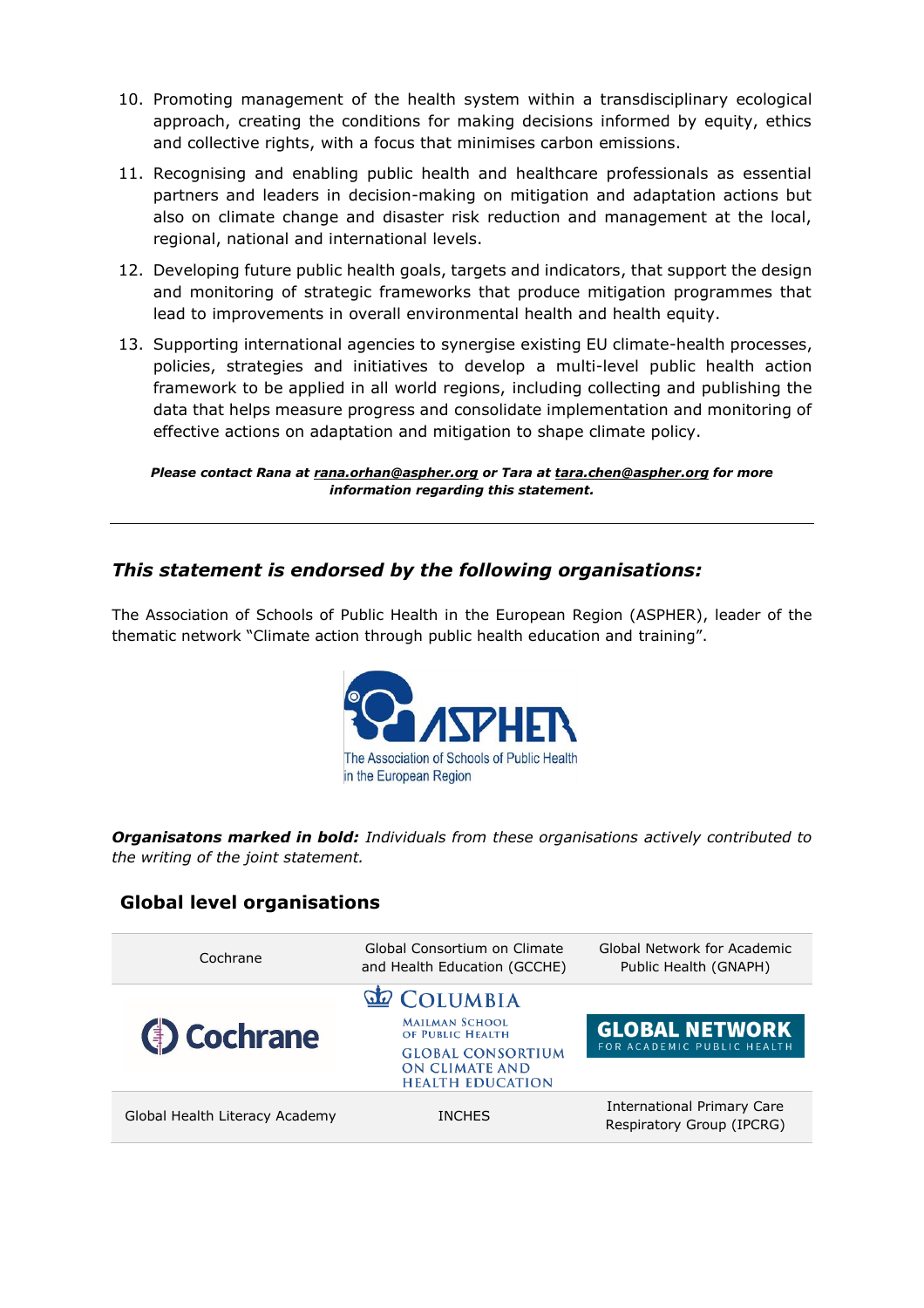







## **Europe level organisations**

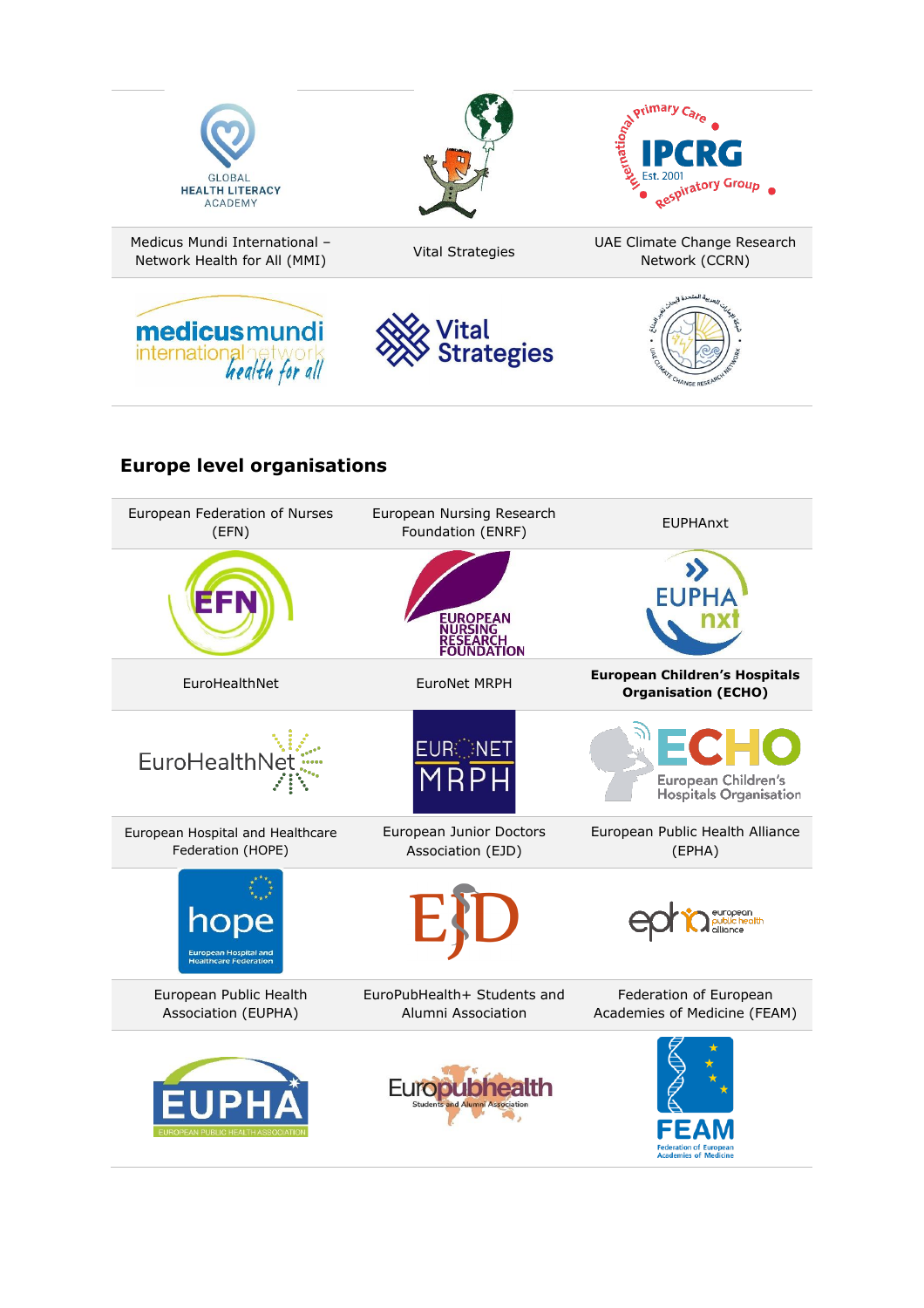

## **Academic organisations**

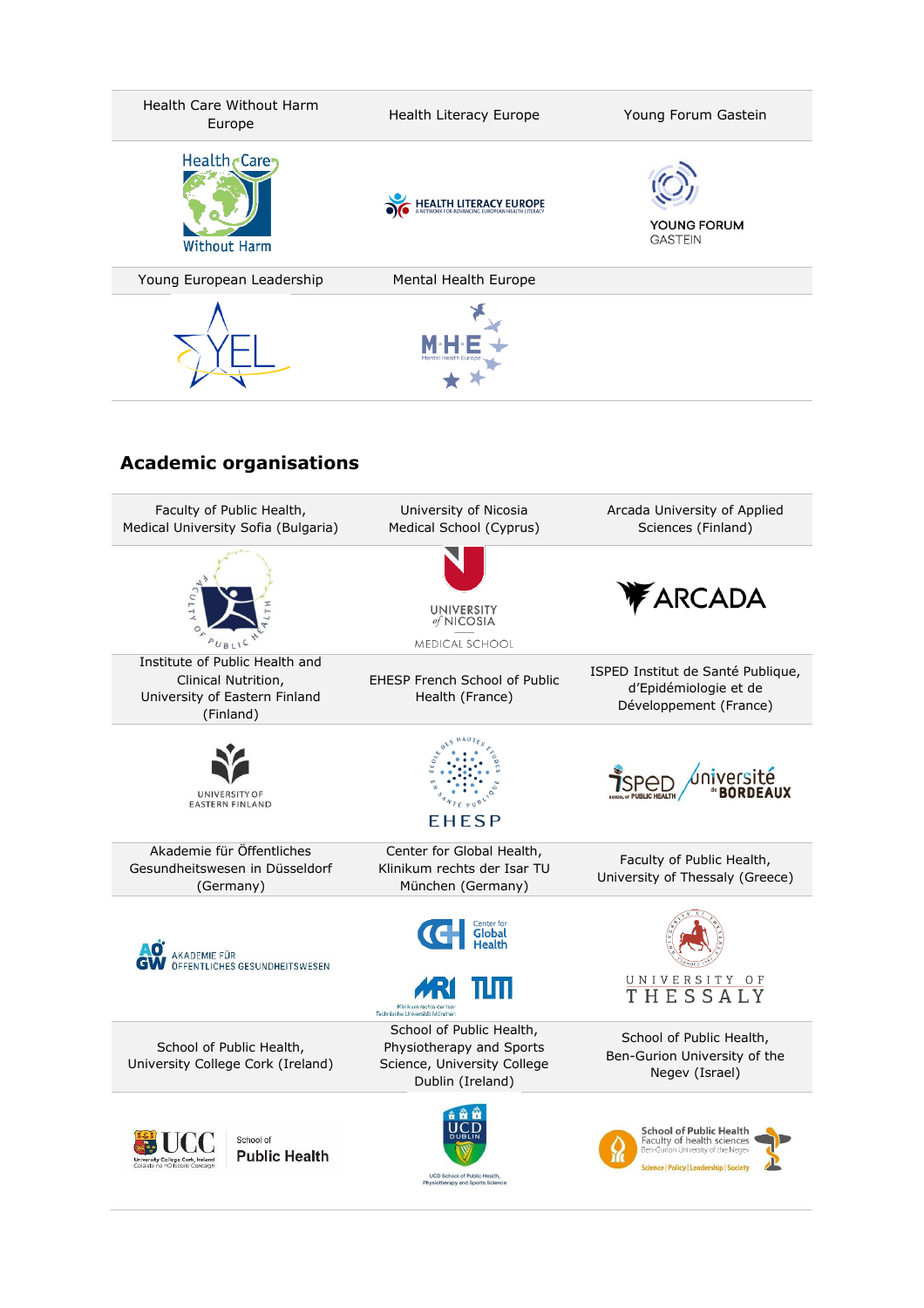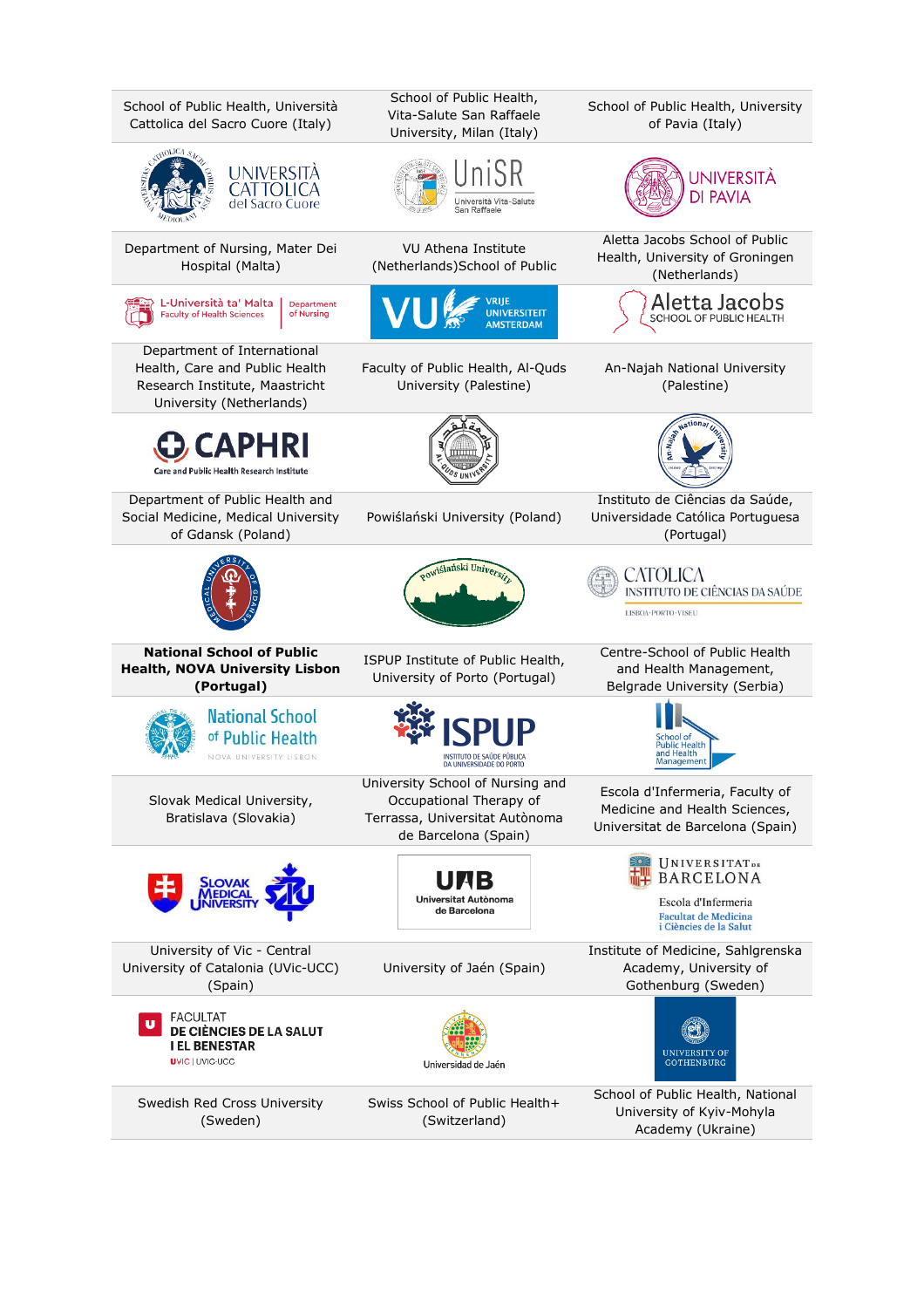

Cambridge Public Health, University of Cambridge (United Kingdom)



Centre for Population Health Sciences, Usher Institute, University of Edinburgh (United Kingdom)



Edinburgh Climate Change Institute (United Kingdom)

Centre for Public Health and Policy, Queen Mary University of London (United Kingdom)

Queen Mary



University of Deusto (Spain)





## **Country level organisations**

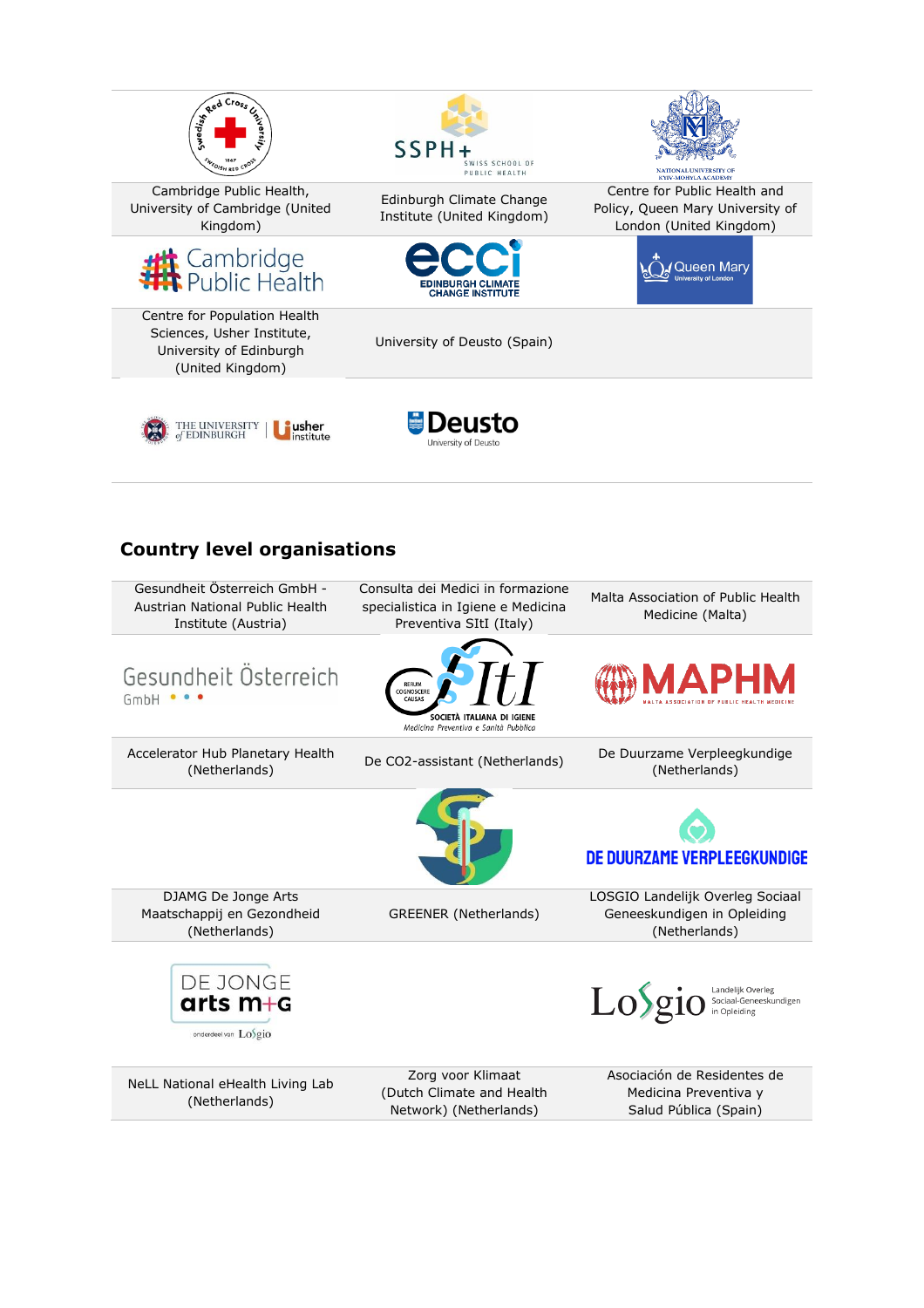







**UK Faculty of Public Health (United Kingdom)**



#### *References:*

- Bianchi, G., Pisiotis, U. and Cabrera Giraldez, M., GreenComp. *The European sustainability competence framework*; Publications Office of the European Union, Luxembourg, 2022.
- European Climate and Health Observatory, Climate Crisis and Health: Education of health professionals for Transformative Action, Germany. Available online: [https://climate](https://climate-adapt.eea.europa.eu/observatory/++aq++metadata/case-studies/climate-crisis-and-health-education-of-health-professionals-for-transformative-action-germany?bs=1)[adapt.eea.europa.eu/observatory/++aq++metadata/case-studies/climate-crisis-and-health](https://climate-adapt.eea.europa.eu/observatory/++aq++metadata/case-studies/climate-crisis-and-health-education-of-health-professionals-for-transformative-action-germany?bs=1)[education-of-health-professionals-for-transformative-action-germany?bs=1](https://climate-adapt.eea.europa.eu/observatory/++aq++metadata/case-studies/climate-crisis-and-health-education-of-health-professionals-for-transformative-action-germany?bs=1)
- European Climate and Health Observatory, Nurses Climate Challenge Europe: A campaign to engage health professionals on the impacts of climate change on health. Available online: [https://climate](https://climate-adapt.eea.europa.eu/observatory/++aq++metadata/case-studies/nurses-climate-challenge-europe-a-campaign-to-engage-health-professionals-on-the-impacts-of-climate-change-on-health?bs=1)[adapt.eea.europa.eu/observatory/++aq++metadata/case-studies/nurses-climate-challenge](https://climate-adapt.eea.europa.eu/observatory/++aq++metadata/case-studies/nurses-climate-challenge-europe-a-campaign-to-engage-health-professionals-on-the-impacts-of-climate-change-on-health?bs=1)[europe-a-campaign-to-engage-health-professionals-on-the-impacts-of-climate-change-on](https://climate-adapt.eea.europa.eu/observatory/++aq++metadata/case-studies/nurses-climate-challenge-europe-a-campaign-to-engage-health-professionals-on-the-impacts-of-climate-change-on-health?bs=1)[health?bs=1](https://climate-adapt.eea.europa.eu/observatory/++aq++metadata/case-studies/nurses-climate-challenge-europe-a-campaign-to-engage-health-professionals-on-the-impacts-of-climate-change-on-health?bs=1)
- European Commission. Communication from the Commission to the European Parliament, the European Council, the Council, the European Economic and Social Committee and the Committee of the Regions—European Skills Agenda for sustainable competitiveness, social fairness and resilience (COM(2020) 274 final, Brussels, 1.7.2020). Available online: [https://eur-lex.europa.eu/legal](https://eur-lex.europa.eu/legal-content/EN/TXT/?uri=CELEX%3A52020DC0274)[content/EN/TXT/?uri=CELEX%3A52020DC0274](https://eur-lex.europa.eu/legal-content/EN/TXT/?uri=CELEX%3A52020DC0274)
- European Commission. Proposal for a Council Recommendation on learning for environmental sustainability (COM(2022) 11 final, Brussels, 14.1.2022).
- European Environment Agency. *Technical report No 13/2007: Climate change: the cost of inaction and the cost of adaptation*; Publications Office of the European Union, Luxembourg, 2007.
- European Federation of Nurses Associations. *Nursing planetary health*; EFN: Brussels, 2022.
- European Hospital and Healthcare Federation, Green hospitals and healthcare services. Available online: [https://hope.be/hope\\_working\\_area/good-practices/](https://hope.be/hope_working_area/good-practices/)
- Health Care Without Harm. *Health Care's Climate Footprint: How the Health Sector Contributes to the Global Climate Crisis and Opportunities for Action*; Health Care Without Harm: Brussels, 2019.
- INHERIT. *Effective interventions towards healthier, more equitable and environmentally sustainable European societies*; Wuppertal, 2018.
- IPCC. *Climate Change 2022: Impacts, Adaptation and Vulnerability*; IPCC: Geneva, 2022.
- Pan-European Commission on Health and Sustainable Development. *Drawing light from the pandemic: a new strategy for health and sustainable development*; WHO Regional Office for Europe: Denmark, 2021.
- Romanello, M., McGushin, A., Di Napoli, C., Drummond, P., Hughes, N., Jamart, L. et al. The 2021 report of the Lancet Countdown on health and climate change: code red for a healthy future. *The Lancet* 2021, *398*(10311), pp.1619-1662.
- The Association of Schools of Public Health in the European Region. *ASPHER Climate and Health Competencies for Public Health Professionals in Europe*; ASPHER: Brussels, 2021.
- The World Bank. *Climate-Smart Healthcare: Low-Carbon and Resilience Strategies for the Health Sector*; The World Bank: Washington, 2017.